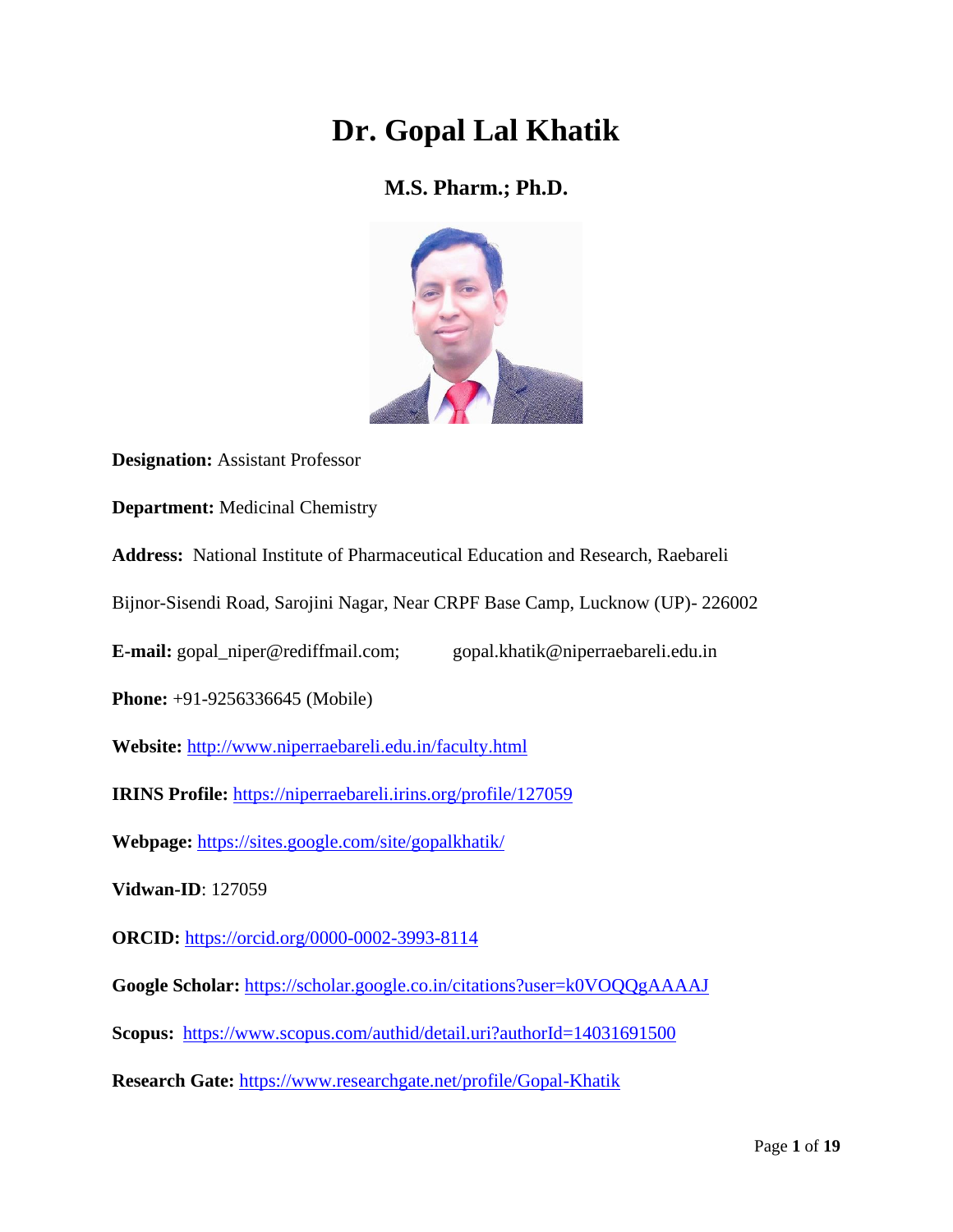| <b>Citations:</b> 1086                                      | <b>Publications: 75</b> | <b>Book:</b> $01$       | <b>Guest Editor: 02</b> | <b>Patents:</b> |
|-------------------------------------------------------------|-------------------------|-------------------------|-------------------------|-----------------|
| $h$ -index: 17                                              |                         | <b>Book Chapter: 02</b> |                         | $01$ (granted), |
| $i10$ -index: 28                                            |                         |                         |                         | 04 (Published)  |
| <b>Ph.D</b> supervision:<br><b>MS/M.Pharm. Supervision:</b> |                         |                         |                         |                 |
| 02 (Completed)                                              | 18 (Completed)          |                         |                         |                 |
| 01 (ongoing)                                                |                         |                         | 04 (Ongoing)            |                 |

**Profile in brief**: I obtained B. Pharm. from BNCP Udaipur (2004). I was qualified national level GATE-2003, GATE-2004 and NIPER Entrance Exam-2004. I received M.S. (Pharm.) in Medicinal Chemistry from NIPER Mohali (2006) under the guidance of Prof. A.K. Chakraborti. I worked as Trainee Research Associate in Jubilant Chemsys (2006-07). Thereafter I qualified JRF NIPER (2007-08) and JRF/SRF in Engineering & Technology UGC (2008-12) for my research work. I received my Ph.D. (2012) under the supervision of Dr. Vipin A. Nair from NIPER Mohali. Thereafter I joined School of Pharmaceutical Sciences, Lovely Professional University as an Assistant Professor (2012-16) and worked as as an Associate Professor also (2016-2020). I have published 75 research and review article in indexed journals with high repute from ACS, RSC, Wiley, Springer, Bentham, Elsevier, Theme, and Taylor & Francis. I also edited the guest issue of Current Drug Discovery Technologies and Current Pharmaceutical Design from Bentham Science. I was awarded a project from SERB in young Scientist Scheme, which has been completed successfully. I am working as an editorial board member of AJAS, JPR, IJPBA and reviewer in various international journals. I am a lifetime member of IPA, CRSI, IPGA, ISCA and ISPOR. I am having expertise in drug design (CADD) and small organic molecule synthesis. My research interests include heterocyclic chemistry, asymmetric synthesis, and drug design in the area of cancer, diabetes and neurodegenerative diseases. I was awarded the Research Award by LPU for my research work in 2016, 2017 and 2018.

#### **Education:**

| Degree/award                       | University/Board/Organisation        | Year      |
|------------------------------------|--------------------------------------|-----------|
| <b>Ph.D.</b> (Medicinal Chemistry) | NIPER (S.A.S Nagar)                  | 2007-2012 |
| <b>JRF</b> in Engineering $\&$     | UGC, Selection & Award bureau, Delhi | 2008      |
| <b>Technology, UGC</b>             |                                      |           |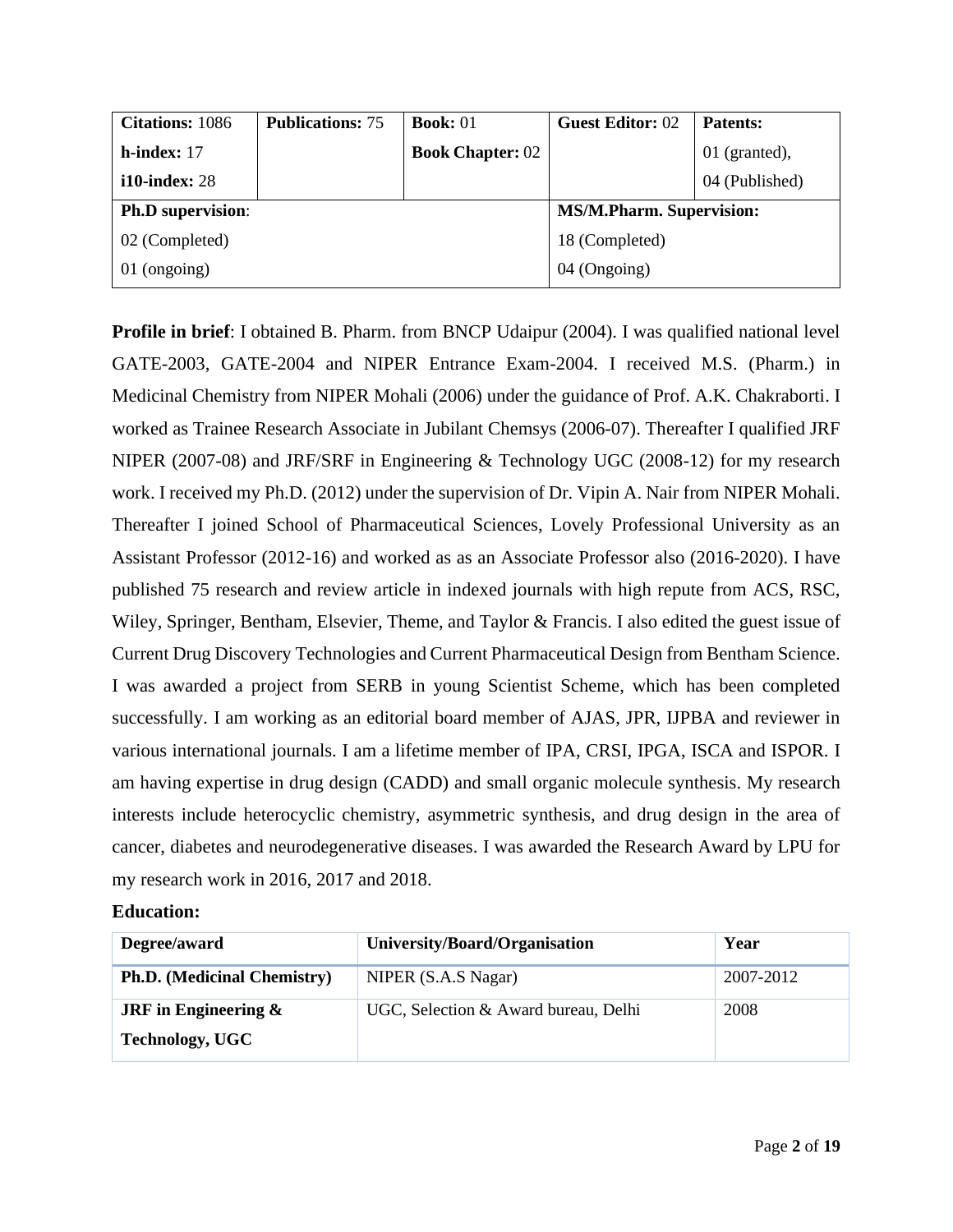| <b>MS Pharm. (Medicinal</b> | NIPER (S.A.S Nagar) Mohali Punjab             | 2004-2006 |
|-----------------------------|-----------------------------------------------|-----------|
| <b>Chemistry</b> )          |                                               |           |
| <b>GATE</b>                 | IIT. Delhi                                    | 2004      |
| <b>GATE</b>                 | IIT. Delhi                                    | 2003      |
| <b>B.</b> Pharmacy          | BNCP Udaipur, University of Rajasthan, Jaipur | 1999-2004 |
| $10 + 2$                    | Board of Secondary Education Rajasthan, Ajmer | 1997      |
| <b>S.S.C</b> (10th)         | Board of Secondary Education Rajasthan, Ajmer | 1995      |

### **Employment and experience:**

Research Interests: Organic Synthesis & Medicinal Chemistry

| S.No.        | <b>Designation</b>               | <b>Institution/Industry</b>                         | <b>Experience period</b> |
|--------------|----------------------------------|-----------------------------------------------------|--------------------------|
| 1            | Trainee<br>Research<br>Associate | Jubilant Chemsys, NOIDA (UP)                        | 03/07/2006 to 25/07/2007 |
| $\mathbf{2}$ | <b>Assistant Professor</b>       | Lovely Professional University<br>Phagwara (Punjab) | 21/07/2012 to 31/07/2016 |
| 3            | Associate Professor              | Lovely Professional University<br>Phagwara (Punjab) | 01/08/2016 to 18/02/2020 |
| 4            | <b>Assistant Professor</b>       | NIPER, Raebareli (UP)                               | $20/02/2020$ to present  |

## **Professional memberships:**

| S.No.        | Society/Professional body                                                                | <b>Membership type</b> | <b>Membership</b><br>number |
|--------------|------------------------------------------------------------------------------------------|------------------------|-----------------------------|
| 1            | Chemical Research Society of India   Lifetime member<br>(CRSI) Banglore, INDIA           |                        | LM/PUN/1492                 |
| $\mathbf{2}$ | Indian Pharmaceutical Association   Lifetime member<br>(IPA) Mumbai, INDIA               |                        | LM/PUN/0180                 |
| 3            | Graduate<br>Indian<br>Pharmacy<br>$(IPGA)$ , New<br>Association<br>Delhi<br><b>INDIA</b> | Lifetime member        | LM/5705                     |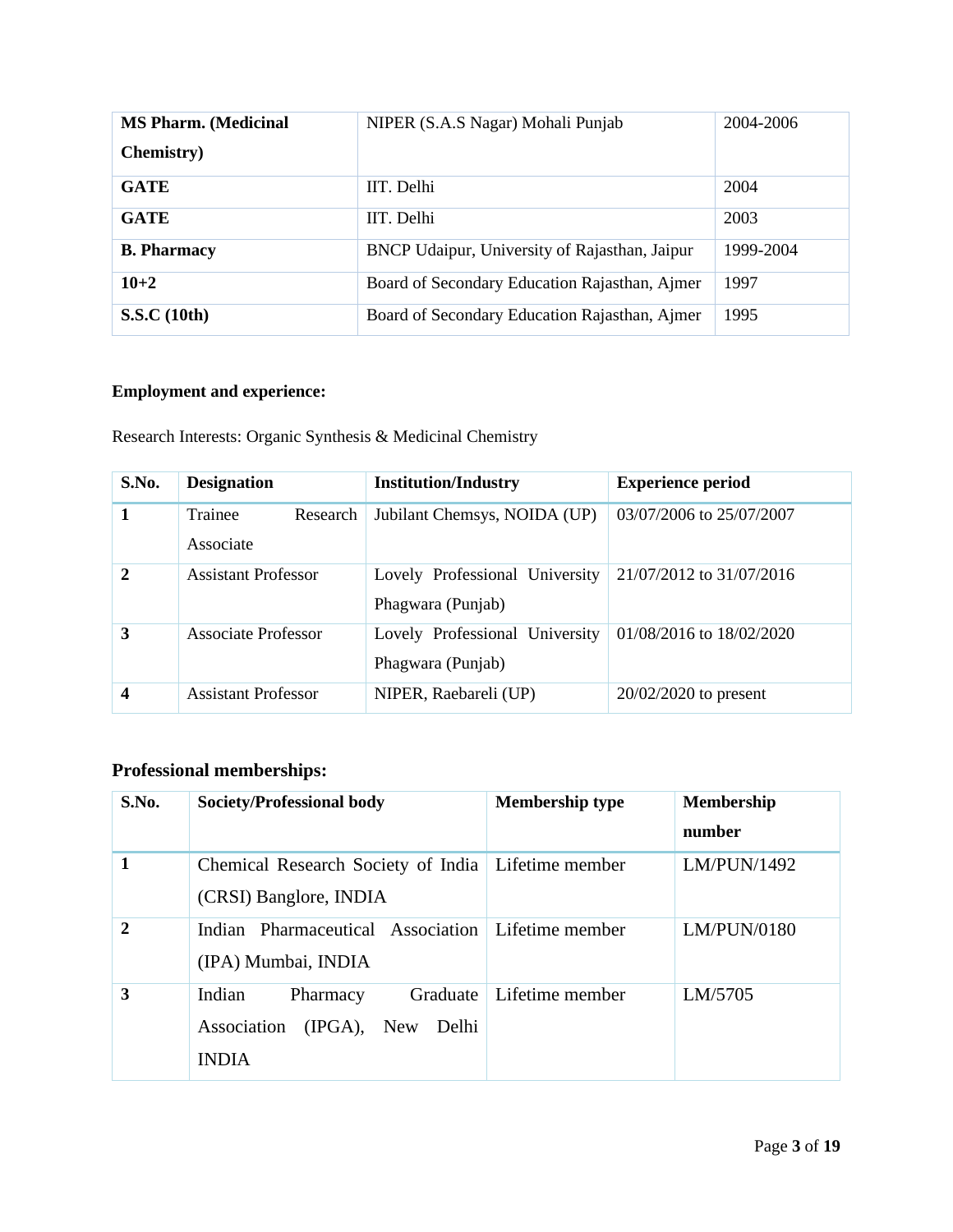|   | Indian Science Congress Association   Lifetime member |        | L36142         |
|---|-------------------------------------------------------|--------|----------------|
|   | (ISCA), Kolkata, INDIA                                |        |                |
| 5 | Society of Pharmaceutical Education   Lifetime member |        | SPER/LM/PB/148 |
|   | & Research (SPER)                                     |        |                |
| 6 | International<br>Society<br>for                       | Member |                |
|   | Pharmacoeconomics and Outcomes                        |        |                |
|   | Research (ISPOR)                                      |        |                |

#### **Research Interest:**

Synthetic organic chemistry encompassing asymmetric synthesis, heterocyclic chemistry, process chemistry, medicinal chemistry with aid of CADD specifically anticancer and antidiabetic agents.

#### **Technical Skills:**

Organic synthesis: Expertise in carrying out various organic synthetic reactions including asymmetric synthesis, multistep synthesis of organic molecules, Methodology development, Process chemistry and combinatorial chemistry. Experience in handling air sensitive, Pyrophoric, and hazardous reagents

- Purification: Good expertise in purification of organic compounds using crystallization and distillation (at atmospheric and reduced pressures) and chromatographic techniques such as column chromatography, preparative TLC, HPTLC.
- Analytical techniques: Experience in handling of UV-Vis, Fluorescence spectrophotometer, Flash chromatography, HPLC system, Polarimeter.
- Structural elucidation: Well versed with structural elucidation using UV-VIS spectrometer, FTIR, 1D, 2D NMR (300 and 400 MHz) & Mass spectroscopy (LCMS/GCMS/MALDI-TOF-TOF/HRMS), CHNS- Elemental analyzer

Installation and operation of instruments: Rotavapor, circulator, immersion cooler, vacuum pump, fume hood, magnetic stirrer, hot air oven, vacuum desiccator etc.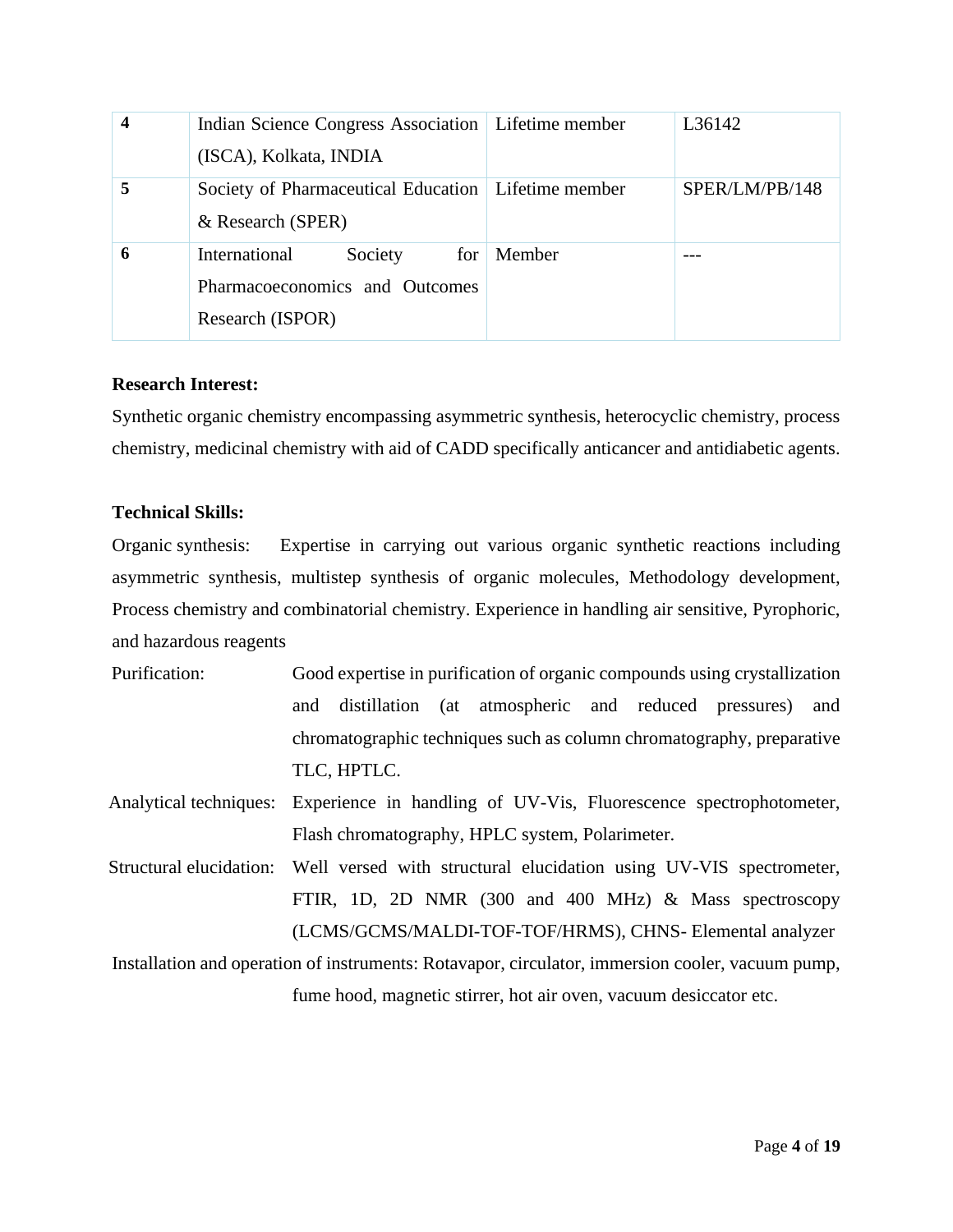#### **Publication (Research/Reviews):**

1. **Khatik, G. L.,** Kumar, R., & Chakraborti, A. K. Catalyst-free conjugated addition of thiols to α, β-unsaturated carbonyl compounds in water. Organic letters 2006, 8(11), 2433-2436.

2. **Khatik, G. L.,** Sharma, G., Kumar, R., & Chakraborti, A. K. Scope and limitations of HClO4– SiO2 as an extremely efficient, inexpensive, and reusable catalyst for chemoselective carbon– sulfur bond formation. Tetrahedron 2007, 63(5), 1200-1210

3**. Khatik, G. L**., Kumar, R., & Chakraborti, A. K. Magnesium perchlorate as a new and highly efficient catalyst for the synthesis of 2, 3-dihydro-1, 5-benzothiazepines. Synthesis 2007, (4), 541- 546.

4. **Khatik, G. L**., Pal, A., Apsunde, T. D., & Nair, V. A. A highly efficient methodology for 5‐ methyl‐3‐aryl‐2‐thiooxazolidin‐4‐ones using lithium perchlorate in DIPEA mediated synthesis. Journal of Heterocyclic Chemistry 2010, 47(3), 734-739.

5. **Khatik, G. L.,** Pal, A., Mobin, S. M., & Nair, V. A. Stereochemical studies of 5-methyl-3- (substituted phenyl)-5-[(substituted phenyl) hydroxy methyl]-2-thiooxazolidin-4-ones. Tetrahedron Letters 2010, 51(28), 3654-3657.

6. **Khatik, G. L.**, Dube, N., Pal, A., & Nair, V. A. Highly efficient one-pot synthesis of 2 aminobenzoxazoles using triflic acid as a cyclodesulfurizing reagent. Synthetic Communications 2011, 41(17), 2631-2639.

7. **Khatik, G. L.,** Khurana, R., Kumar, V., & Nair, V. A. Asymmetric induction by (S)-4 isopropyl-1-phenylimidazolidin-2-thione in titanium-Mediated aldol reactions and its Aaplication in enantioselective synthesis of (R)-Baclofen. Synthesis 2011, 19, 3123-3132.

8. **Khatik, G. L**., Kaur, J., Kumar, V., Tikoo, K., Venugopalan, P., & Nair, V. A. Aldol derivatives of Thioxoimidazolidinones as potential anti-prostate cancer agents. European Journal of Medicinal Chemistry 2011, 46(8), 3291-3301.

9. Kumar, V., **Khatik, G. L.,** & Nair, V. A. Sterically controlled stereoregulation in aldol reactions of 3-aryl-1-alkyldihydrothiouracils. Synlett 2011, 2997–3001.

10. **Khatik, G. L.,** Kaur, J., Kumar, V., Tikoo, K., & Nair, V. A. 1, 2, 4-Oxadiazoles: A new class of anti-prostate cancer agents. Bioorganic & Medicinal Chemistry Letters 2012, 22(5), 1912-1916.

11. **Khatik, G. L.,** Kumar, V., & Nair, V. A. Reversal of selectivity in acetate aldol reactions of N-acetyl-(S)-4-isopropyl-1-[(R)-1-phenylethyl] imidazolidin-2-one. Organic Letters 2012, 14(10), 2442-2445.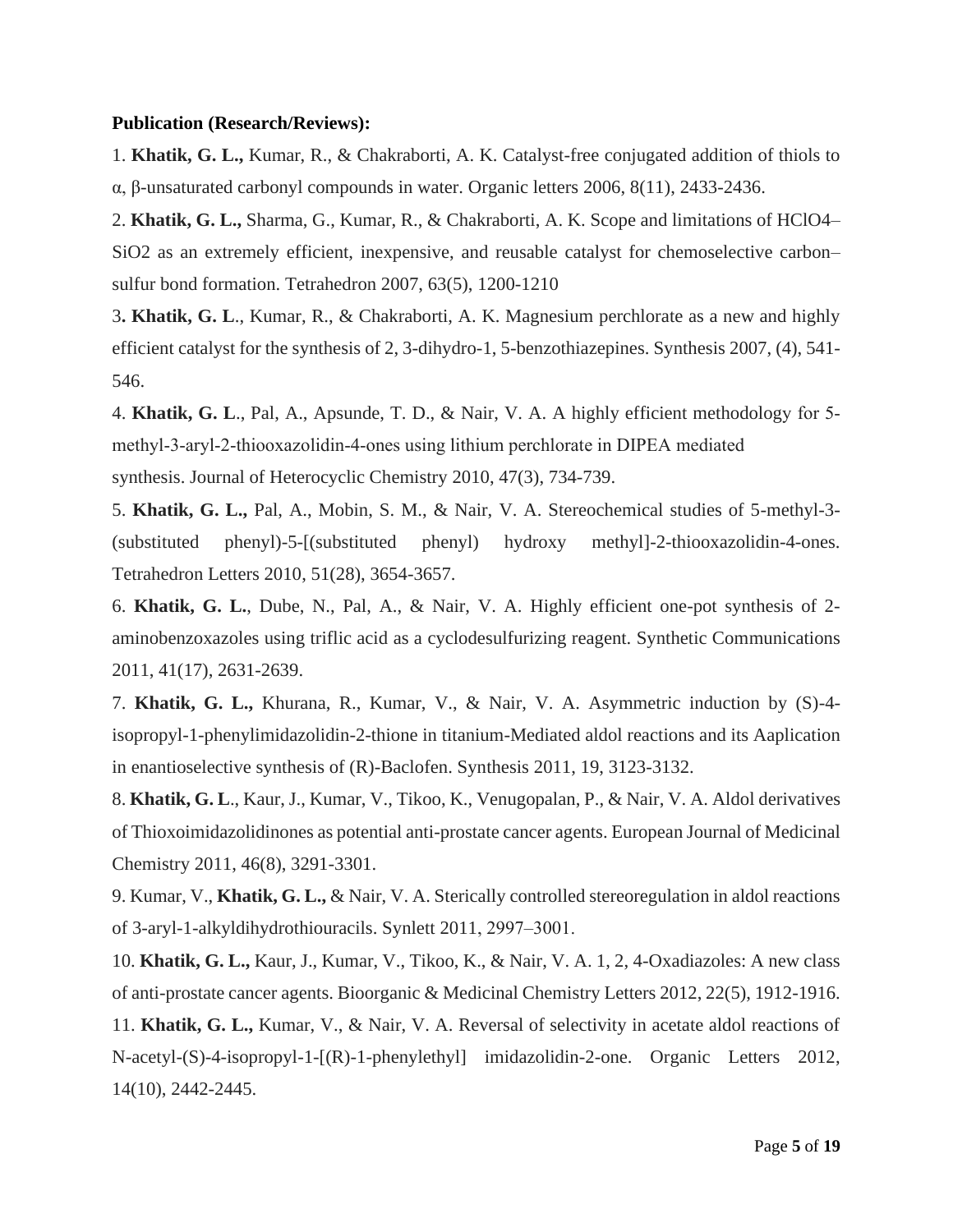12. Kumar, V., Pal, A., **Khatik, G. L.,** Bhattacharya, S., & Nair, V. A. Additive controlled, stereoselective benzylation of 2-thioxotetrahydropyrimidin-4 (1H)-ones via chiral induction from a remote stereocenter. Tetrahedron: Asymmetry 2012, 23(6), 434-442.

13. Kumar, V., **Khatik, G. L.,** Pal, A., Praneeth, M. R., Bhattarai, S., & Nair, V. A. A Facile Synthesis and Chemoselective Reactions of Dihydrothiouracils. Synlett 2012, 23(16), 2357-2362. 14. Kumar, V., Kumar, K., Pal, A., **Khatik, G. L.,** & Nair, V. A. Aldol reactions of 2 thioxotetrahydropyrimidin-4 (1H)-ones: stereoregulations from endo-and exocyclic chiral centres. Tetrahedron 2013, 69(6), 1747-1754.

15. **Khatik, G. L.,** Sharma, R., Kumar, V., Chouhan, M., & Nair, V. A. Stereoselective synthesis of (S)-dapoxetine: a chiral auxiliary mediated approach. Tetrahedron Letters 2013, 54(45), 5991- 5993.

16. Kumar, V., Rachamalla, M., Nandekar, P., **Khatik, G. L.,** Sangamwar, A. T., Tikoo, K., & Nair, V. A. Design and synthesis of optically pure 3-aryl-6-methyl-2-thioxotetrahydropyrimidin-4 (1H)-ones as anti-prostate cancer agents. RSC Advances 2014, 4(71), 37868-37877.

17. **Khatik, G. L.** Diabetes mellitus: Recent advancement in ppar agonists as therapeutic agents. International Journal of Pharma BioSciences 2015, 6(4), 46-69.

18. Kaur, P., & **Khatik, G. L**. Advancements in non-steroidal antiandrogens as potential therapeutic agents for the treatment of prostate cancer. Mini Reviews in Medicinal Chemistry 2016;16(7):531-546.

19. Chaurasiya,S.; Kaur, P.; Nayak, S.K.; **Khatik, G. L\***. Virtual screening for identification of novel potent EGFR inhibitors through Autodock Vina molecular modeling software. Journal of Chemical and Pharmaceutical Research 2016, 8(4):353-360

20. Kumar, K.; More, S. S.; Goyal, S.; Gangar, M.; **Khatik, G. L.**; Rawal , R.K; & Nair, V. A. A convenient synthesis of 4-alkyl-3-benzoylpyrroles from α,β-unsaturated ketones and tosylmethyl isocyanide. Tetrahedron Letters 2016, 257 (21), 2315-2319.

21. Kaur, P. & **Khatik, G.L\***. Identification of novel 5-styryl- 1,2,4-oxadiazole/Triazole derivatives as the potential antiandrogens through molecular docking study. International Journal of Pharmacy and Pharmaceutical Sciences 2016;8(10):72-77.

22. Kaur, P., **Khatik, G.L** & Nayak, S.K. A Review on Advances in Organoborane-Chemistry: Versatile Tool in Asymmetric Synthesis. Current Organic Synthesis 2017, 14(5):665-82.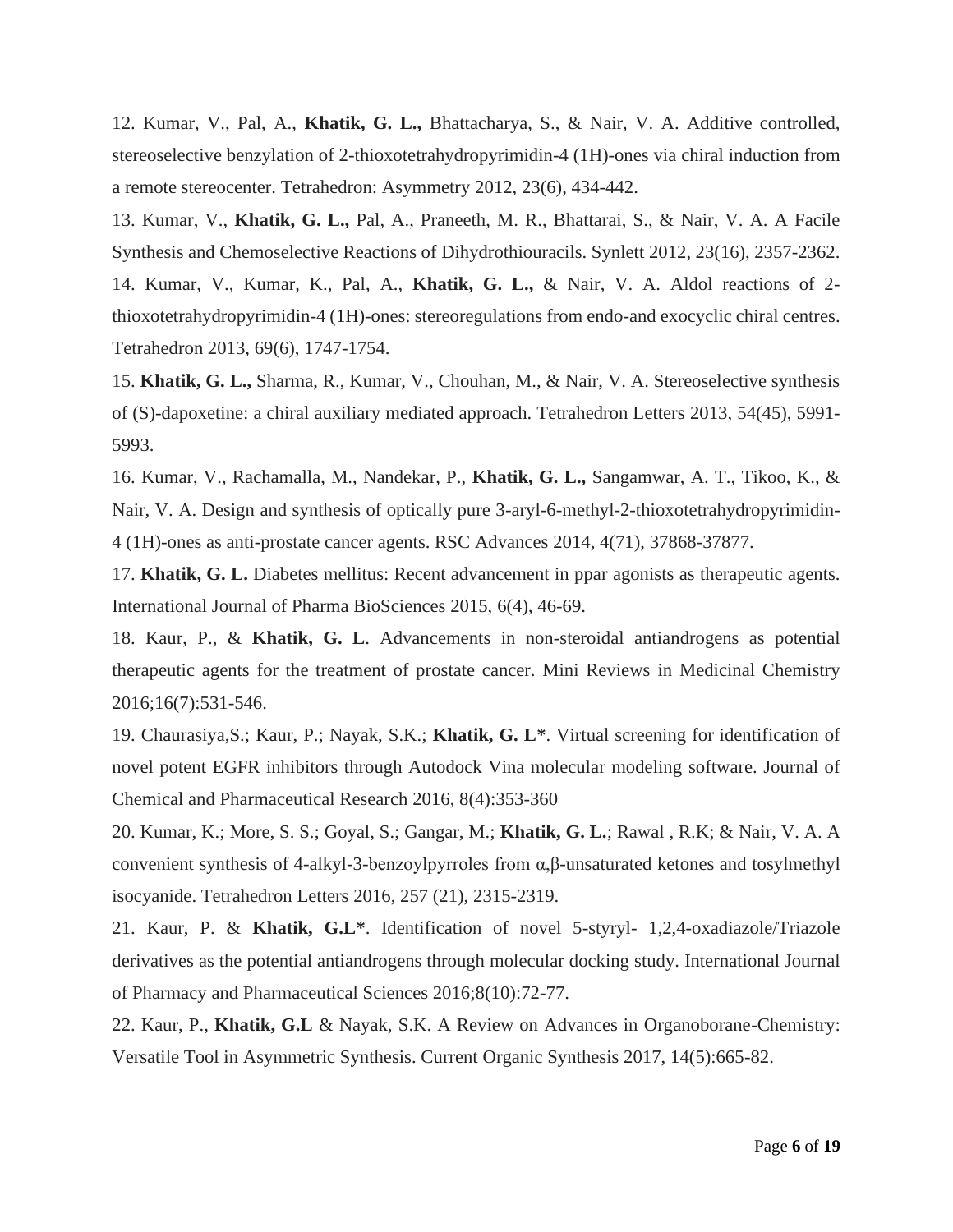23. Kumar K, More SS, **Khatik GL**, Rawal RK, Nair VA. A Highly Stereoselective Chiral Auxiliary‐assisted Reductive Cyclization to Furoindoline. Journal of Heterocyclic Chemistry, 2017, 54(5), 2696-2702.

24. Kaur, K, Kaur, P., Mittal, A., Nayak, SK., **Khatik, GL\***. Design and molecular docking studies of novel antimicrobial peptides using Autodock molecular docking software. Asian Journal of Pharmaceutical & Clinical Research 2017, Sept, 28-31.

25. Pem, T., Gupta, V., **Khatik, GL**. Safe and unsafe drugs during pregnancy. Journal of Chemical and Pharmaceutical Research, 2016, 8(3):652-663.

26. Bhardwaj, S., **Khatik, GL**., Kaur, P., Nayak, SK. Computer aided drug design through molecular docking: Identification of selective COX-2 inhibitors as potential NSAIDs. Journal of Pharmacy Research, 2017, 11(6), 604-608.

27. Sah, A, **Khatik, GL**., Vyas, M., Yadav, P. A short review on anticancer investigations of Strychnos nux-vomica. International Journal of Green Pharmacy, 2016 (Suppl), 10 (3), S87-S90.

28. Nayak SK, **Khatik GL**, Narang R, Monga V, Chopra HK. p53-Mdm2 interaction inhibitors as novel nongenotoxic anticancer agents. Current Cancer Drug Targets. 2017, DOI: 10.2174/1568009617666170623111953.

29. Nayak SK, **Khatik GL**, Narang R, Chopra HK. Design and anticancer activity prediction of dihyropyrimidinone based novel inhibitors of P53 MDM2 interaction. Asian Journal of Pharmaceutical & Clinical Research 2017, Sept, 110-116.

30. Dhawan, S, Narang R, **Khatik GL**, Chopra HK., Nayak SK, Strategies for chemical synthesis of pyrazolone derivatives and their bio-significance. Journal of Chemical and Pharmaceutical Research, 2016, 8(5):969-981.

31. Kumar, U., Narang, R, Nayak, SK, **Khatik, GL**, Singh, SK. Synthesis, evaluation and molecular docking studies of Schiff base derived benzimidazole-2-thiols as an antimicrobial agent. Journal of Pharmacy Research, 2017,11(6),658-664

32. **Khatik GL\***, Datusalia AK, Ahsan W, Kaur P, Vyas M, Mittal A, Nayak SK. A Retrospect Study on Thiazole Derivatives as the Potential Antidiabetic Agents in Drug Discovery & Developments. Current Drug Discovery Technologies. 2018,15(3), 163-177.

33. Mansoori MH, **Khatik GL**, Mishra V. Synthesis and pharmacological evaluation of pyridinyl-1, 3, 4-oxadiazolyl-ethanone derivatives as antimicrobial, antifungal and antitubercular agents. Medicinal Chemistry Research. 2018, 27(3), 744-755.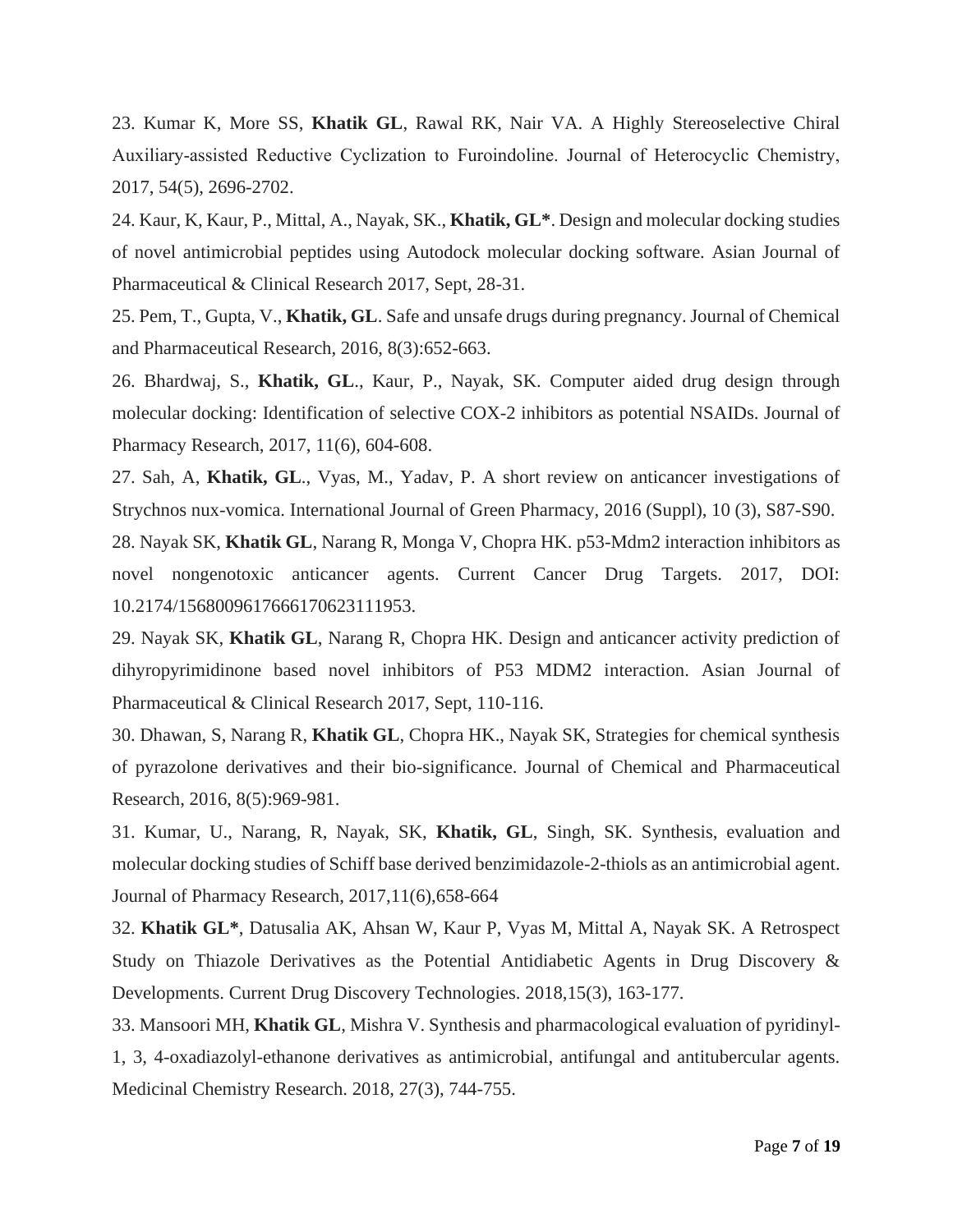34. Nayak SK, **Khatik GL**, Narang R, Monga V. Role of Mdm2 Cascade in Human Cancers. Research Journal of Pharmacy and Technology. 2017;10(7):2236-42.

35. Chauhan, S, Kaur A, Vyas, M, **Khatik, GL**. Comparison of antidiabetic and antioxidant activity of wild and and cultivated variety of Rauwolfia serpentina. Asian J Pharm Clin Res, Vol 10, Issue 12, 2017, 404-406.

36. Kaur, G., Duggal N., **Khatik G.L**. Evaluation of hepatoprotective activity of the hydroalcoholic extract of leaves of Urtica dioica. Journal of Pharmacy Research, 2017, 11 (9), 1063-1066.

37. Amini M. H., Kalsi. V, Kaur. B, **Khatik, G.L.,** Lobo. R, Singh. G, Agarhari. U. C, Yele. S, Suttee. A. Phytochemical Screening and Antioxidant Activity of Heracleum afghanicum Kitamura leaves. Research Journal of Pharmacy and Technology. 2017;10(10):3498-502.

38. Kaur P, **Khatik GL**, Lithium Perchlorate Catalyzed Electrophilic Activation: A Convenient One-pot Synthesis of trans-cinnamic Acids. Letters in Organic Chemistry, 2018, 15 (8), 688-292. 39. Sah, A.K., Raj, S., **Khatik, G.L**., Vyas M. Nutritional profile of spinach and its antioxidant & antidiabetic evaluation. International Journal of Green Pharmacy 2017;11(03), 192-197.

40. Shivangni Raj, Anil Kumar Sah, **Khatik, GL.,** Vyas M. Pramod Yadav, P. K. Prajapati. Pharmaceutical Development and Standardization Mamajjaka Ghanavati. Asian Journal of Pharmaceutics (AJP): Free full text articles from Asian Journal of Pharmaceutics. 2018;12(01), S62-S65.

41. Himanshu, Bhaskar, R., Sharma, N., Mehta, M., Singh, A., Yashwant, Yadav, N., **Khatik, G.L.,** Verma, S. Development and Evaluation of Buccoadhesive Film of Ropinirole Hydrochloride for the Treatment of Parkinson's Disease. International Journal of Drug Delivery Technology 2017; 7(2); 106-112.

42. Rozera, R., **Khatik, G.L.,** Gupta, V. Virtual Labs: Greener and economic approach for learning the Pharma-Lab. International Journal of Green Pharmacy 2017 11 (4), S663-S670.

43. Kaur, H., Yadav, P., Prajapati, P.K., **Khatik, G.L.,** Haque, A., Vyas, M., Verma, S.. Application of nanotechnology for Ayurvedic drugs and Formulations. Drug Invention Today 2018, 10 (5), 811-817.

44. Osanyinpeju, O.S., Bashary, R., Mittal, A., Vyas, M., Nayak, S.K, **Khatik, G.L**.\* A comparative study of stereochemical effects of ani-prostate agents by molecular docking. Asian J Pharm Clin Res, 2018, 11 (Special issue 2), 76-80.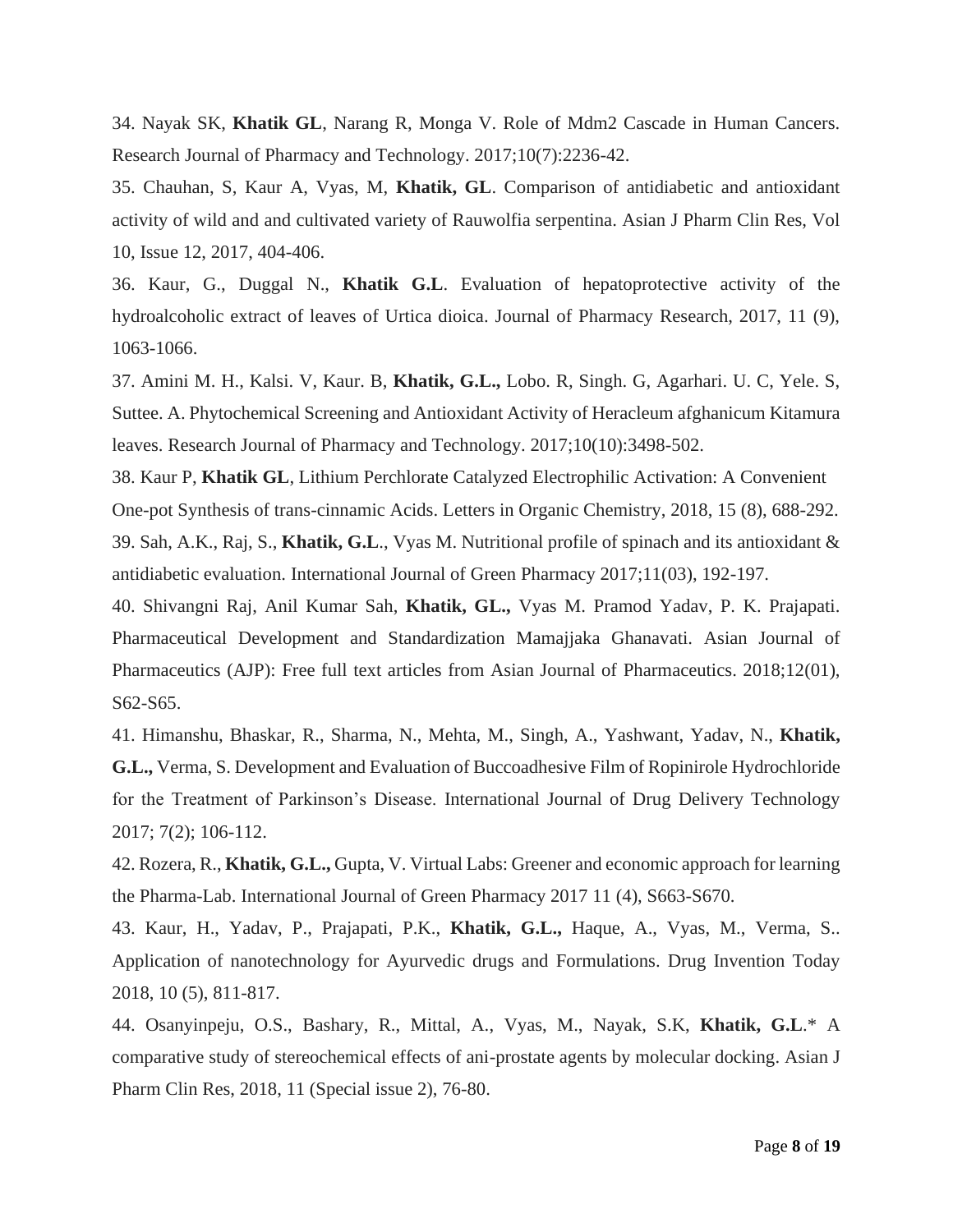45. Dorice, M.H.C, Khurana, N., Sharma, N., **Khatik, G.L**\*. Identification of possible molecular targets of potential anti-parkinson drugs by predicting their binding affinities using molecular docking technique. Asian J Pharm Clin Res, 2018, 11 (Special issue 2), 28-32.

46. Bhatia, N., Kaur, H., **Khatik, G.L,** Sah, A.K., Yadav, P., Vyas, M. Pharmaceutical development, and standardization of Eladi Gutika. Drug Invention Today 2018, 10 (7), 1208-1212. 47. Riyaz, B., Bose, S., Sharma, S., **Khatik, G.L**\*. Nanotechnology-based phytopharmaceuticals in disease management: An update. Drug Invention Today 2018, 10 (8), 1450-1454.

48. Dubey, B.N., Bashary, R., Mehta, M., Satija, S., Khurana, N., Sharma, S., **Khatik, G.L.** Identification of Possible Molecular Targets of Potential Anti-Alzheimer Drugs by Predicting their Binding Affinities Using Molecular Docking Technique. International Journal of Green Pharmacy, 2018, 16-21.

49. Datusalia AK, **Khatik GL,** Editorial: Thiazole Heterocycle: A Privileged Scaffold for Drug Design and Discovery. Current Drug Discovery Technologies, 2018, 15(3), 162.

50. Kaur P., Mittal A., Nayak SK, Vyas, M, Mishra V., **Khatik GL\*.** Current Strategies and Drug Targets in the Management of Type 2 Diabetes Mellitus. Current Drug Targets, 2018;19(15):1738- 1766.

51. Bashary, R., **Khatik, G.L\*.** Design, and facile synthesis of 1,3 diaryl-3-(arylamino)propan-1 one derivatives as the potential alpha-amylase inhibitors and antioxidants. Bioorganic Chemistry 2019; 82: 156-162.

52. Shafi, Sana, Pawan Gupta, **Khatik, G.L.** and Jeena Gupta. "PPARγ: potential therapeutic target for ailments beyond diabetes and its natural agonism." Current drug targets 20, no. 12 (2019): 1281-1294.

53. Kumar, Shubham, **Khatik, G.L.**, and Amit Mittal. "In silico Molecular Docking Study to Search New SGLT2 Inhibitor based on Dioxabicyclo [3.2. 1] Octane Scaffold." Current computeraided drug design 16, no. 2 (2020): 145-154.

54. Puri, Diksha, **Khatik, G.L.** and Tamilvanan Shunmugaperumal. "Studies on olive-and silicone-oils-based Janus macroemulsions containing ginger to manage primary dysmenorrheal pain." Materials Science and Engineering: C 100 (2019): 276-285.

55. Famta, Paras, Mani Famta, Jaskiran Kaur, Rubiya Khursheed, Amanjot Kaur, **Khatik, G.L.**, Datta Maroti Pawde, Syed Nazrin Ruhina Rahman, and Tamilvanan Shunmugaperumal. "Protecting the Normal Physiological Functions of Articular and Periarticular Structures by Aurum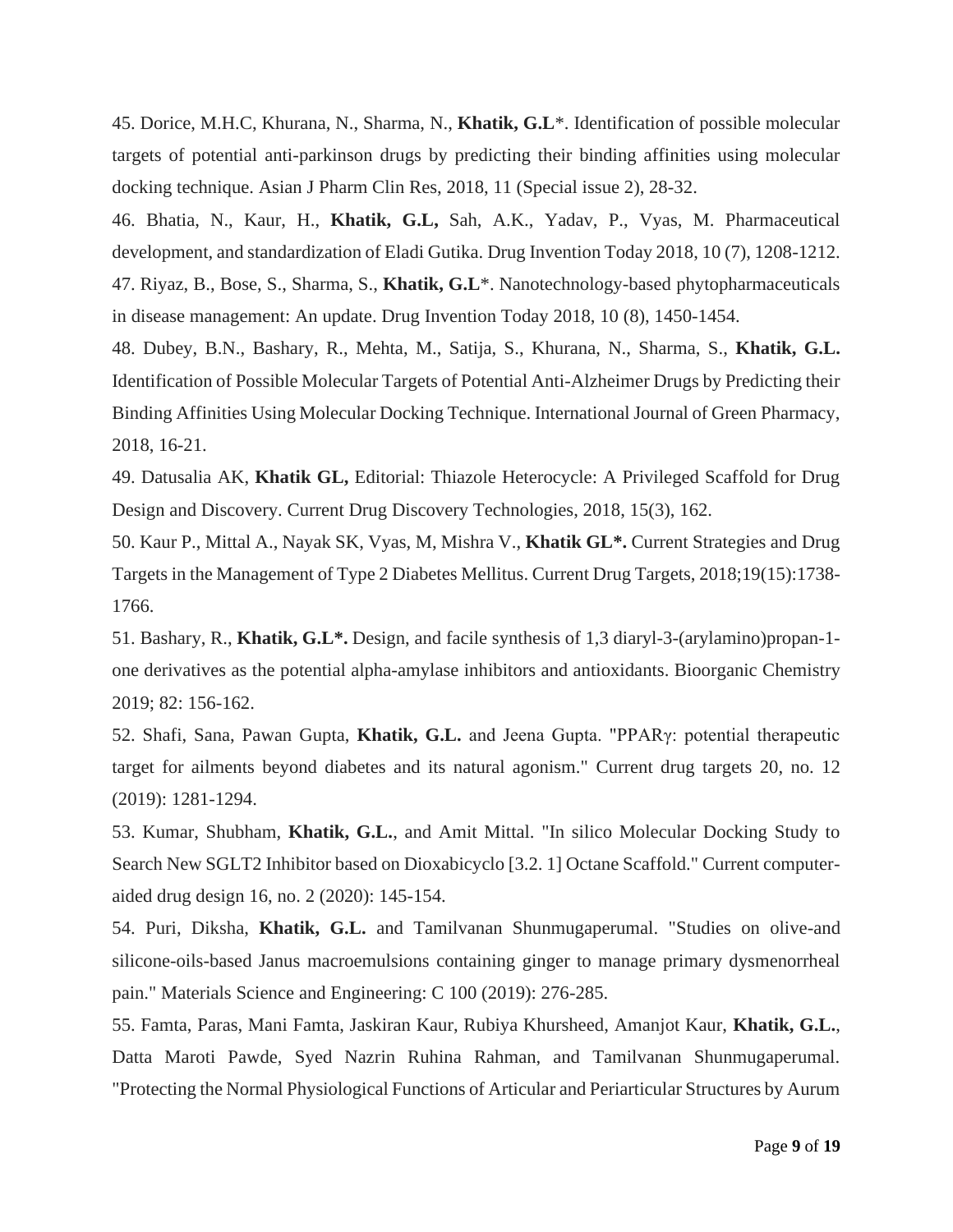Nanoparticle-Based Formulations: an Up-to-Date Insight." AAPS PharmSciTech 21, no. 3 (2020): 1-16.

56. Kaur, Kawalpreet, and **Khatik, G.L.\*** "Cancer Immunotherapy: An Effective Tool in Cancer Control and Treatment." Current Cancer Therapy Reviews 16, no. 1 (2020): 62-69.

57. Bashary, Roqia, Manish Vyas, Surendra K. Nayak, Ashish Suttee, Surajpal Verma, Rakesh Narang, and **Khatik, G.L.\***. "An Insight of Alpha-amylase Inhibitors as a Valuable Tool in the Management of Type 2 Diabetes Mellitus." Current Diabetes Reviews 16, no. 2 (2020): 117-136. 58. Som, Sananda, Sachin Kumar Singh, **Khatik, G.L.** Bhupinder Kapoor, Monica Gulati, Gowthamarajan Kuppusamy, Nandha Kumar Anandhakrishnan et al. "Quality by Design-Based Crystallization of Curcumin Using Liquid Antisolvent Precipitation: Micromeritic, Biopharmaceutical, and Stability Aspects." ASSAY and Drug Development Technologies 18, no. 1 (2020): 11-33.

59. Kapoor, Bhupinder, Reena Gupta, Monica Gulati, Sachin Kumar Singh, **Khatik, G.L.** Manish Chawla, Krishna Veni Nagappan, Rubiya Khursheed, and Rajan Kumar. "High-Performance Liquid Chromatography and Liquid Chromatography/Mass Spectrometry Studies on Stress Degradation Behavior of Sulfapyridine and Development of a Validated, Specific, Stability-Indicating HPLC Assay Method." ASSAY and Drug Development Technologies 18, no. 3 (2020): 119-133.

60. Kaur, Paranjeet, Zahid Rafiq Bhat, Sana Bhat, Rakesh Kumar, Rajan Kumar, Kulbhushan Tikoo, Jeena Gupta, Navneet Khurana, Jaskiran Kaur, and **Khatik, G.L.\***. "Synthesis and evaluation of New 1, 2, 4-oxadiazole based trans-acrylic acid derivatives as potential PPARalpha/gamma dual agonist." Bioorganic Chemistry (2020): 103867.

61. Narang, Rakesh, Raj Kumar, Sourav Kalra, Surendra Kumar Nayak, **Khatik, G.L.**, Gadekula Naresh Kumar, Kalvatala Sudhakar, and Sachin Kumar Singh. "Recent advancements in mechanistic studies and structure activity relationship of FoF1 ATP synthase inhibitor as antimicrobial agent." European journal of medicinal chemistry 182 (2019): 111644.

62. Kumar, Shubham, **Khatik, G.L.** and Amit Mittal. "Recent Developments in Sodium-Glucose Co-Transporter 2 (SGLT2) Inhibitors as a Valuable Tool in the Treatment of Type 2 Diabetes Mellitus." Mini Reviews in Medicinal Chemistry 20, no. 3 (2020): 170-182.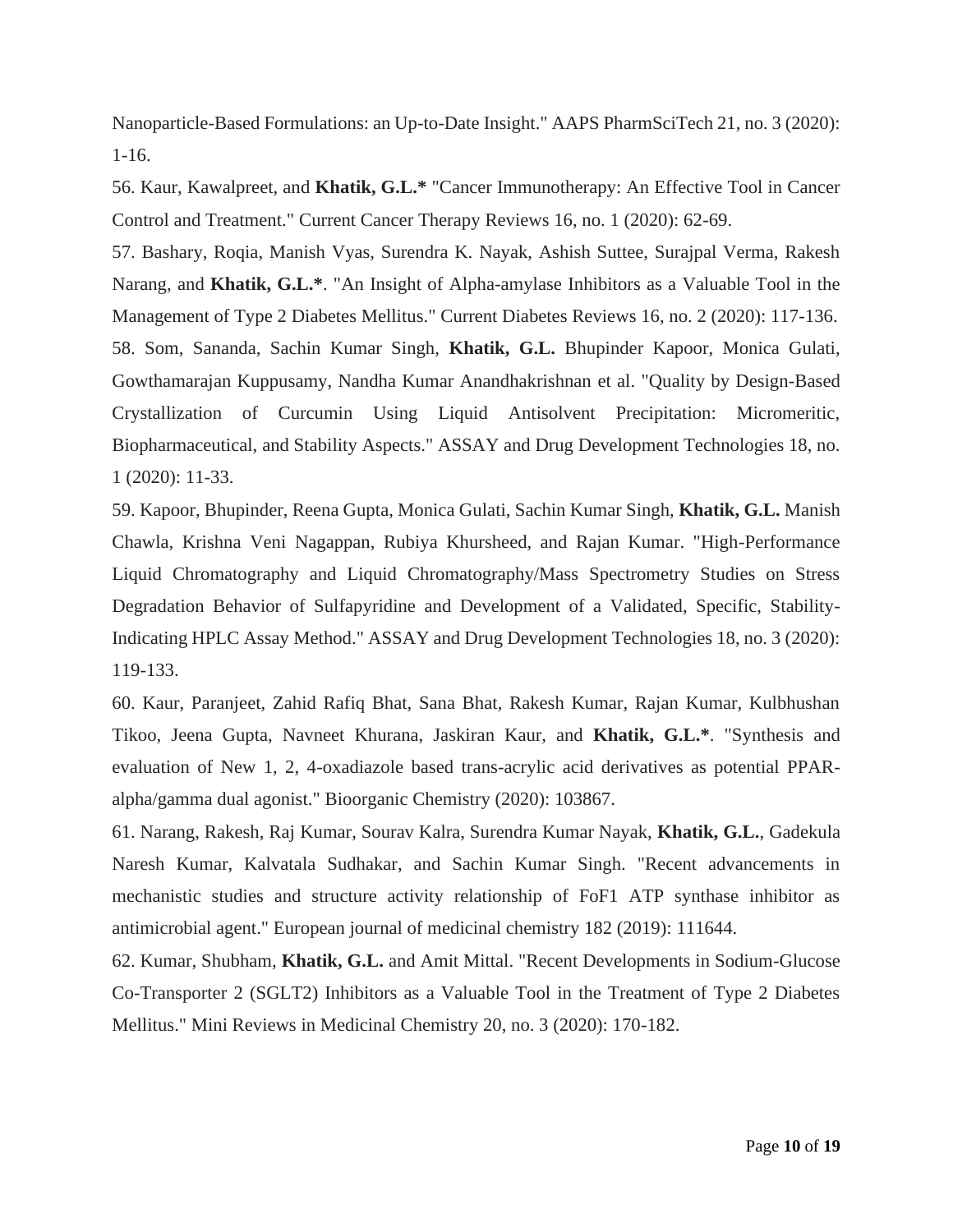63. Deepshikha Patle, Manish Vyas, **Khatik, GL\*.** A Review on natural products and herbs used in the management of diabetes. Current Diabetes Reviews. 2020, DOI : 10.2174/1573399816666200408090058.

64. Choudhary N, **Khatik GL,** Sharma R, Khurana N, Lobo R, Bhatt S, Tewari D, Suttee A. Ameliorative potential of Operculina turpethum against streptozotocin-induced diabetes in rats: biochemical and histopathological studies. 3 Biotech. 2021,1(6):1-6.

65. Choudhary N, Prabhakar PK, **Khatik GL,** Chamakuri SR, Tewari D, Suttee A. Evaluation of Acute toxicity, In-vitro, In-vivo Antidiabetic Potential of the Flavonoid Fraction of the plant Chenopodium album L. Pharmacognosy Journal. 2021,13(3).

66. Choudhary N, **Khatik GL,** Suttee A. The possible role of Saponin in Type-II Diabetes-A review. Current diabetes reviews. 2021, 17(2),107-21.

67. Patle D, Vyas M, **Khatik GL\*.** A review on natural products and herbs used in the management of diabetes. Current diabetes reviews. 2021 Feb 1;17(2):186-97.

67. Bhatt NK, Haneef J, Vyas M, **Khatik GL\*.** Development of L-lysine Amino Acid-based Cocrystal of Telmisartan Using Crystal Engineering Approach to Improve Solubility, Dissolution, and Micrometric Properties. Current Drug Delivery. 2021.

68. Vyas M, Simbo DA, Mursalin M, Mishra V, Bashary R, **Khatik GL**\*. Drug Delivery Approaches for Doxorubicin in the Management of Cancers. Current Cancer Therapy Reviews. 2020 Dec 1;16(4):320-31.

69. Kaur J, Famta P, Famta M, Mehta M, Satija S, Sharma N, Vyas M, **Khatik GL**\*, Chellappan DK, Dua K, Khurana N. Potential anti-epileptic phytoconstituents: An updated review. Journal of ethnopharmacology. 2020,113565.

70. Das U, Kaur J, Vyas M, Verma S, **Khatik GL\*.** Identification of Glucagon-Like Peptide-1 (GLP-1) receptor agonists as a potential antidiabetic agent through molecular docking. Research Journal of Pharmacy and Technology. 2020;13(10):4770-6.

71. Chopra V, Shriwastva A, **Khatik GL,** Vyas M, Yadav P, Prajapati PK, Tomar B. A Comprehensive Review on Pharmacological Properties of Abrus precatorius L. The Natural Products Journal. 2020 Oct 1;10(5):543-9.

72. Vyas M, Simbo DA, Mursalin M, Mishra V, Bashary R, **Khatik GL\*.** Drug Delivery Approaches for Doxorubicin in the Management of Cancers. Current Cancer Therapy Reviews. 2020 Dec 1;16(4):320-31.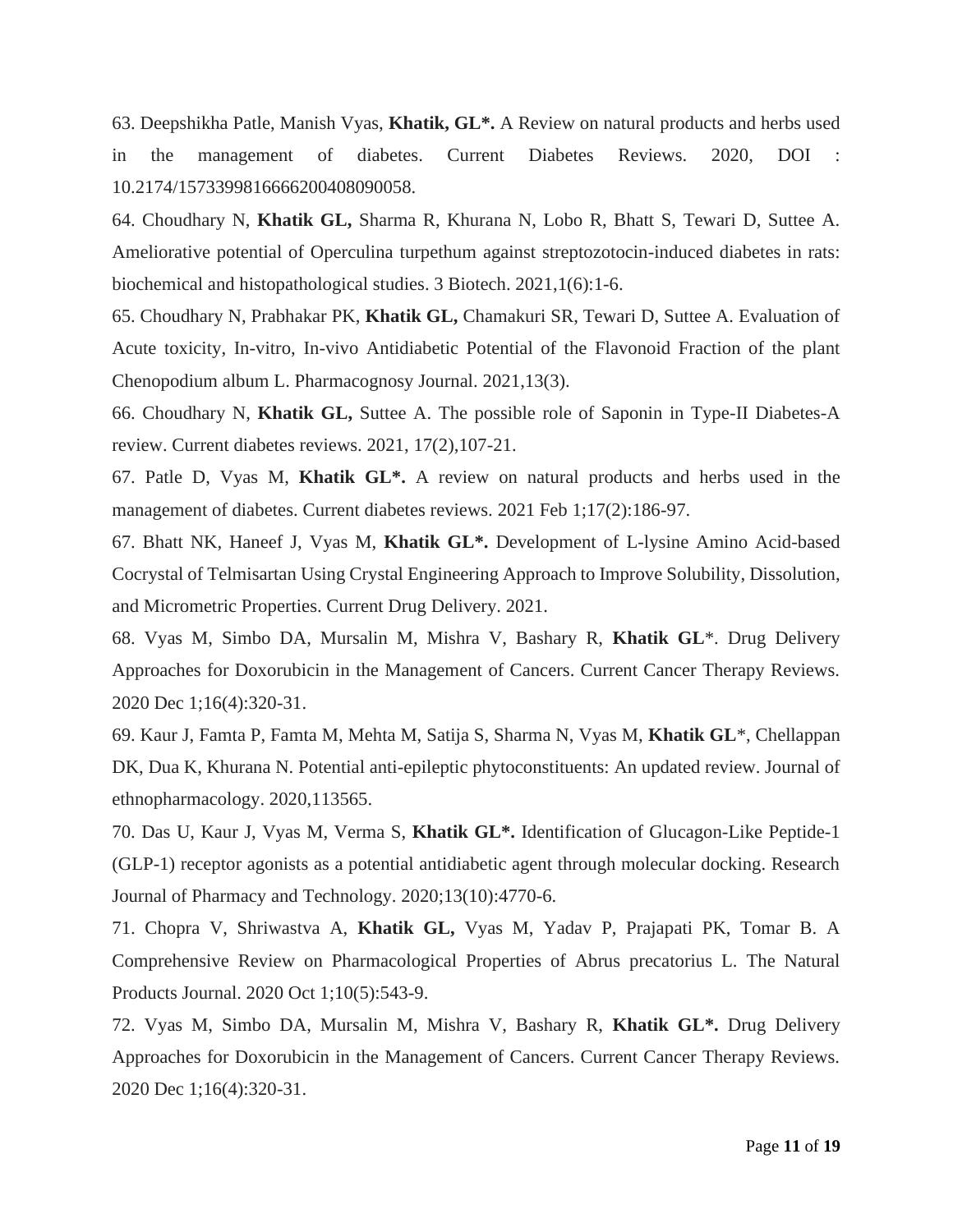73. Kaur J, Mishra V, Singh SK, Gulati M, Kapoor B, Chellappan DK, Gupta G, Dureja H, and K, Dua K, **Khatik, GL\*.** Harnessing amphiphilic polymeric micelles for diagnostic and therapeutic applications: Breakthroughs and bottlenecks. Journal of Controlled Release. 2021.

74. Kaur P, **Khatik GL\*.** An overview of computer-aided drug design tools and recent applications in designing of antidiabetic agents. Current Drug Targets. 2021.

75. Pawge G, **Khatik GL\*.** p53 regulated senescence mechanism and role of its modulators in age-related disorders. Biochemical Pharmacology. 2021,114651.

#### **Patents (filed & published):**

- 1. DRUG DELIVERY SYSTEMS OF SPINACEA OLERACEA (IN201811022935)
- 2. SELF NANO EMULSIFYING DRUG DELIVERY SYSTEM (SNEDDS) OF ENICOSTEMMA LITTORALE FOR THE MANAGEMENT OF DIABETES MELLITUS (IN201811022937)
- 3. PHARMACEUTICAL COMPOSITION OF CROTON TIGLIUM FOR ANTIDIABETIC ACTIVITY (TEMP/E-1/4826 /2019-DEL)
- 4. NOVEL FORMULATION OF CALOTROPIS PROCERA FOR THE MANAGEMENT OF DIABETES MELLITUS (TEMP/E-1/4831 /2019-DEL)
- 5. AN ORAL PHARMACEUTICAL COMPOSITION FOR ALPHA-AMYLASE INHIBITION (TEMP/E-1/28883/2019-DEL)

#### **Book:**

1. Medicinal Chemistry –III (G. Marriappan & G.L. Khatik), eReadOn, Doonville Publishers Pvt. Ltd. India.<https://ereadon.com/books/medicinal-chemistry-iii/>

#### **Book chapter:**

- 1. Kaur, J., Famta, P., Khurana, N., Vyas, M., & **Khatik, G. L.** "Biomedical applications of 4-hydroxycoumarin as a fungal metabolite and its derivatives" Book chapter, In J. Singh & P. Gehlot (Eds.), New and Future Developments in Microbial Biotechnology and Bioengineering (1st Ed.). Elsevier
- 2. Kaur, K., Famta, F., Khurana, N.,Vyas, M., **Khatik, G.L.** Pharmacotherapy of Type 2 Diabetes. Springer Nature.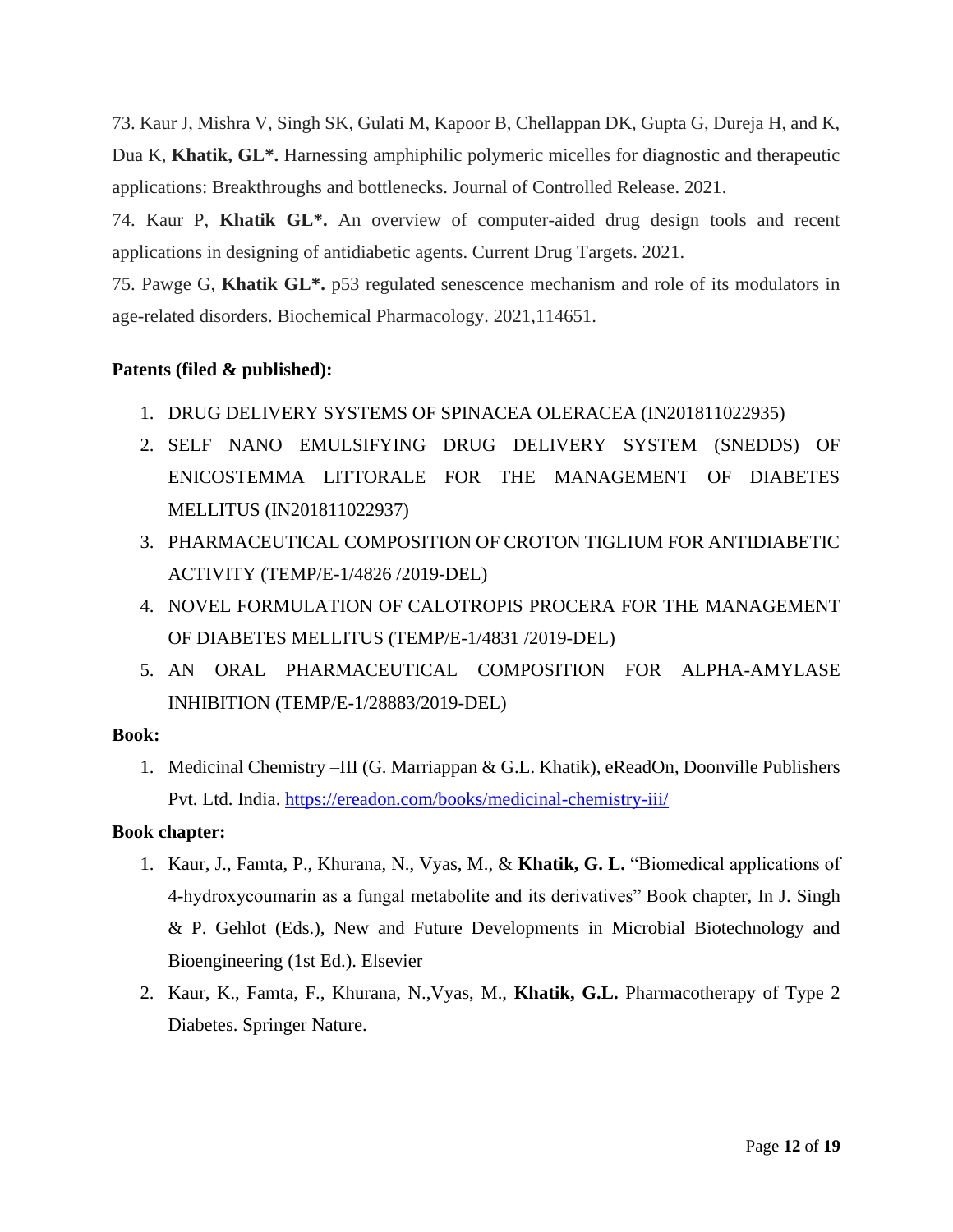#### **Key Achievements:**

- 1. Qualified the GATE from IIT, Delhi, INDIA, 2003 and 2004.
- 2. Research Fellowship from NIPER SAS Nagar, INDIA, 2007-2008.
- 3. JRF/SRF in Engineering & Technology UGC, INDIA, 2008-2012. (Project: Development of second generation of antiandrogens)
- 4. Research findings were presented as a poster entitled "Dual Activation Role of Water in Metal-free C-S Bond Formation" at the National Conference on "National Symposium on New Challenges in Chemistry" organized by Dept. of Chemistry, Guru Nanak Dev University, Amritsar, India during  $20<sup>th</sup> - 21<sup>st</sup>$  March 2006 which was awarded as one of the best poster.
- 5. Awarded as Young Scientist under the scheme of young scientist SERB, DST Govt. of India.
- 6. Design, Synthesis, and Evaluation of Novel Heterocyclic Scaffolds as Potential Antidiabetic Agents Targeted to PPARα/γ Dual Agonist, SERB-DST, Govt of India (2577600 INR).
- 7. Received "Vice Chancellor Research Excellence Award -2016" at Lovely Professional University.
- 8. Received "Research Appreciation Award -2017" at Lovely Professional University.
- 9. Research Appreciation Award, Lovely Professional University, 2018
- 10. Expert member "Drug Discovery Challenge/Hackathon for development of anti-Covid-19 molecules" organized by MHRD Innovation Cell (DDH2020)

#### **Conference & Seminars:**

- 1. Participated in the workshop on "Green Chemistry" September 3-4, 2007 held at NIPER S.A.S. Nagar
- 2. Participated in "Carbo-XXII" conference " December 13-15, 2007 held at NIPER S.A.S. Nagar
- 3. Research findings were presented as a poster entitled "Synthesis, stereochemical investigations and in vitro evaluation of anti  $(\pm)$ 5-methyl- $(3$ -substituted phenyl $)$ -5-[(substituted phenyl)-hydroxyl methyl]-2-thixooxazolidin-4-ones on prostate cancer cell lines" The Ramanbhai Foundation 5<sup>th</sup> International Symposium "Advances in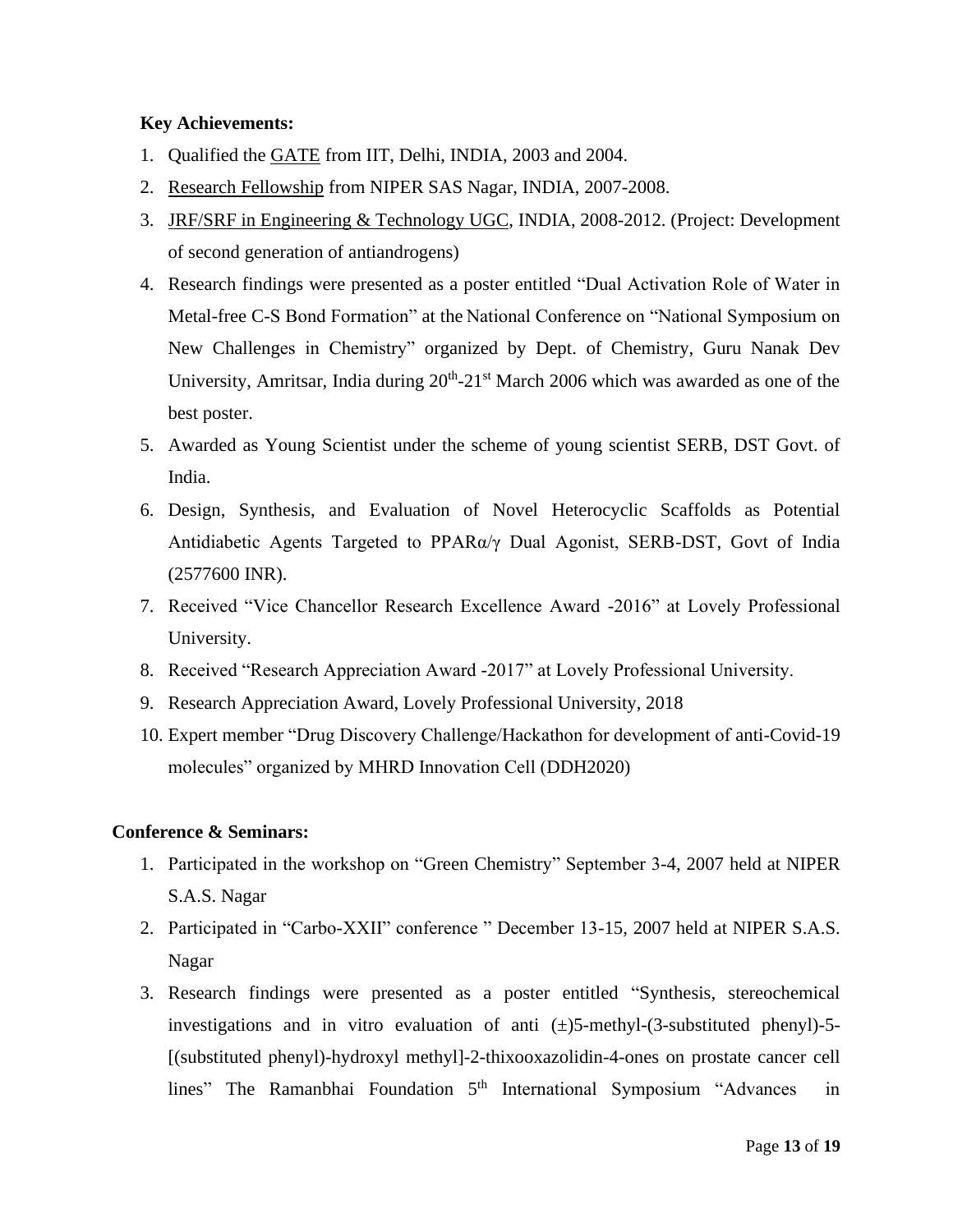Translational Research & Medicines" Held on: Feb 1-4, 2011, Venue: Zydus Research Centre, Ahmedabad (India)

- 4. Participated in international conference on "Emerging Trends in Chemistry" February11- 12, 2011 held at Panjab University, Chandigarh.
- 5. Research findings were presented as a poster entitled "Dual Activation Role of Water in Metal-free C-S Bond Formation" at the National Conference on "National Symposium on New Challenges in Chemistry" organized by Deptt of Chemistry, Guru Nanak Dev University, Amritsar, India during  $20<sup>th</sup> - 21<sup>st</sup>$  March 2006 which was awarded as one of the best poster.
- 6. Workshop on "Molecular Modelling and Pharmainformatics" Nov. 1-5, 2004 at NIPER.
- 7. WHO Sponsored workshop on "Impact of TRIPS on Pharmaceutical Prices" Feb. 14<sup>th</sup>, 2005 at NIPER.
- 8. Participation and Oral presentation of "Research towards the Development of Novel Antiprostate Cancer Agents" at "Bhartiya Vigyan Sammelan and Expo 2012" held at Lovely Professional University Chaheru from 11-14 Oct, 2012.
- 9. Participation and LOC member in SPER 3<sup>rd</sup> annual conference "Recent Trends in Pharma" Industry: Bridging the Gaps in Pharmaceutical Education" held at Lovely Professional University, Jalandhar (Punjab),  $8<sup>th</sup> March 2014$ .
- 10. Participated in workshop sponsored by IPGA "National Seminar Cum Workshop on Pharmacovigilance" held at Lovely Professional University, Jalandhar (Punjab), 26th March 2016.
- 11. Participated and LOC member in National Conference LPUNASYACON-2016 "Amalgamation of Recent Pharmaceutical Developments in Ayurveda" held at Lovely Professional University, Jalandhar (Punjab), 22-23rd April 2016.
- 12. Participated and LOC member in International Conference ICP-2017 "Pharmacists: Catalysts for Change" held at Lovely Professional University, Jalandhar (Punjab), 78th April 2017.
- 13. ICP-2017; Pharmacists: catalysts for change, Lovely Professional University, 7-8 April.
- 14. Participated in Systematic strategies for Successful positioning of Pharmaceutical products held on 02-03 June 2017, organized by HRDC, Lovely Professional university.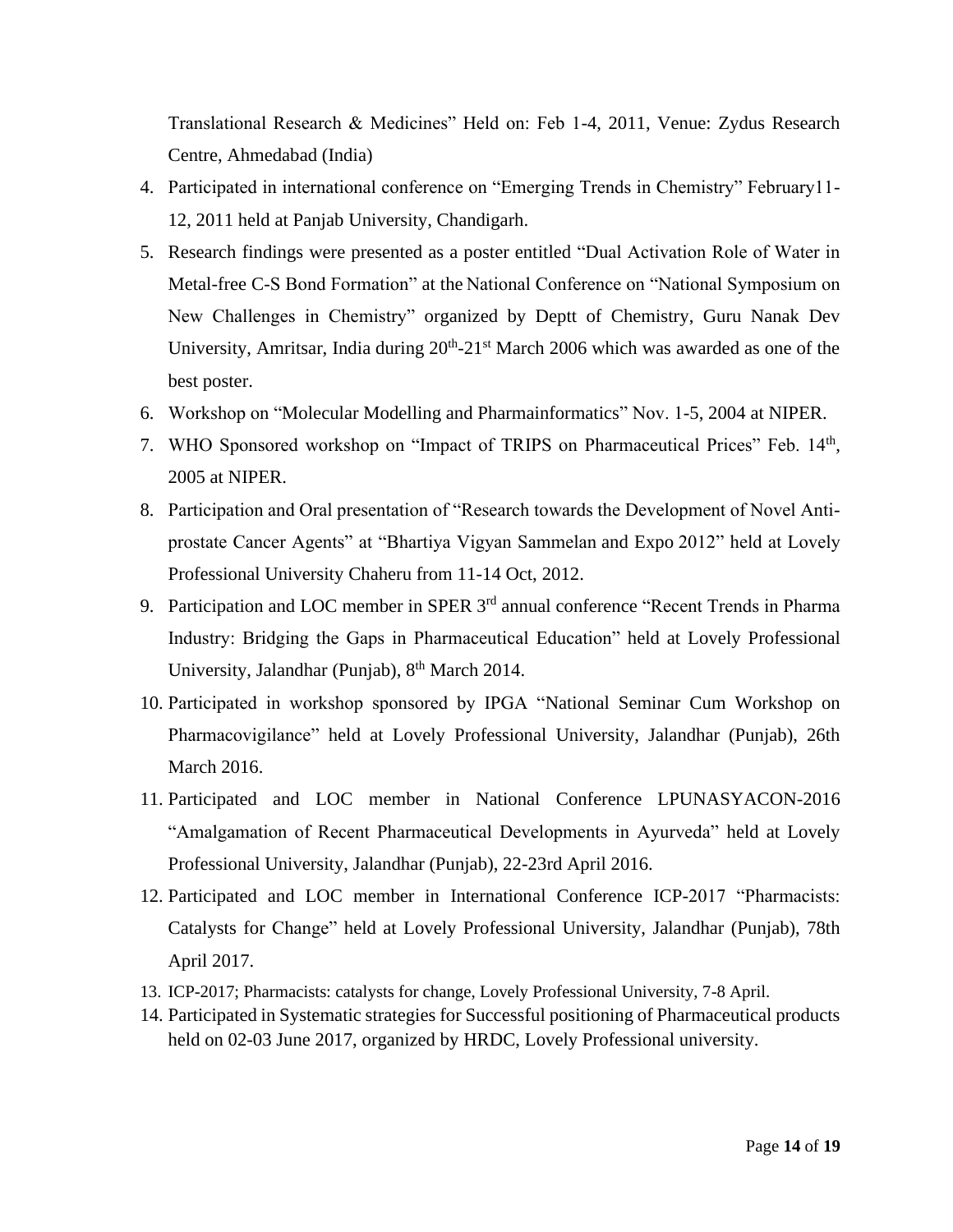- 15. Participated in three days international symposium on pharmaceutical, biotechnology and chemical patent law, held on 27-29<sup>th</sup> Sept 2017 at Stellar Gymkhana, Greater Noida, Organized by IIPRD.
- 16. Participated and LOC member in Integrated Conference on Ayurveda, Agriculture and Pharmacy Science 2018 held at Lovely Professional University, Jalandhar (Punjab), 13- 14h Oct 2018.
- 17. Attendance one Day International Symposium in Delhi on Streamlining Drug Design organized by Zastra Innovations Pvt. Ltd., 30, Jan 2019.
- 18. Participated in 5 days workshop on research informed and research-oriented teaching in pharmaceutical sciences at Central University of Rajasthan, 20-24 Aug 2019.
- 19. LOC member and participated in ICP-2019; Pharmacy: Realigning the Focus on Health, Lovely Professional University, 13-14 Sept 2019.
- 20. Participated and presented oral presentation "In-silico evaluation and identification of potent antidiabetic agents in the management of diabetes using computer assisted drug designing software". International Conference (SPER-Bangkok-2019). Fostering Pharmaceutical Innovations to Bridge the Gap in Pharmaceutical Research and Industry. October 3 - 4, 2019, Narai Hotel, Bangkok, Thailand.
- 21. Webinar (20th August, 2020) organized by the Department of Chemistry, Mizoram University, Aizawl (India) on the Topic entitled, 'MIADMSA, A new Arsenic antidote: Journey from lab to clinic.

#### **Invited lectures:**

- 1. One day seminar on "Zonal Awareness Program (North zone) Development and understanding about the Pharmacopoeial monograph for Herbal drugs and Phytopharmaceuticals" at Abhilashi College of Pharmacy, Mandi (HP) in technical support with Indian Pharmacopoeia Commission, Ghaziabad. 28 sept 2019.
- 2. Fragment-based drug design: A tool for design and discovery of lead compounds. Drug Discovery Hackathon, AICTE. 12 Aug 2020.
- 3. Guest lecture delivered online on 8th June, 2021 (B R Nahata College of Pharmacy, Mandsaur) on "Stereochemical aspects in drug action: Navigating an exploration of chiral auxiliary in stereoselective synthesis".

#### **Organised conference/webinar:**

- 1. Joint Organising Secretary in 12th NIPER-R International E-Symposium, held on 15-16 Feb, 2021.
- 2. Vocal for Local to boost innovative ideas to small scale entrepreneurship" by Dr. Rahul Taneja who is an IPR Scientist at the Patent Information Centre, Department of Science & Technology, Govt. of Haryana (23 Sept 2020).
- 3. "Discovery of Small Heterocyclic Molecules as a Kinase Inhibitor" by Dr. Brahmam Pujala Associate Director Integral BioSciences Pvt. Ltd (14 Jan 2021).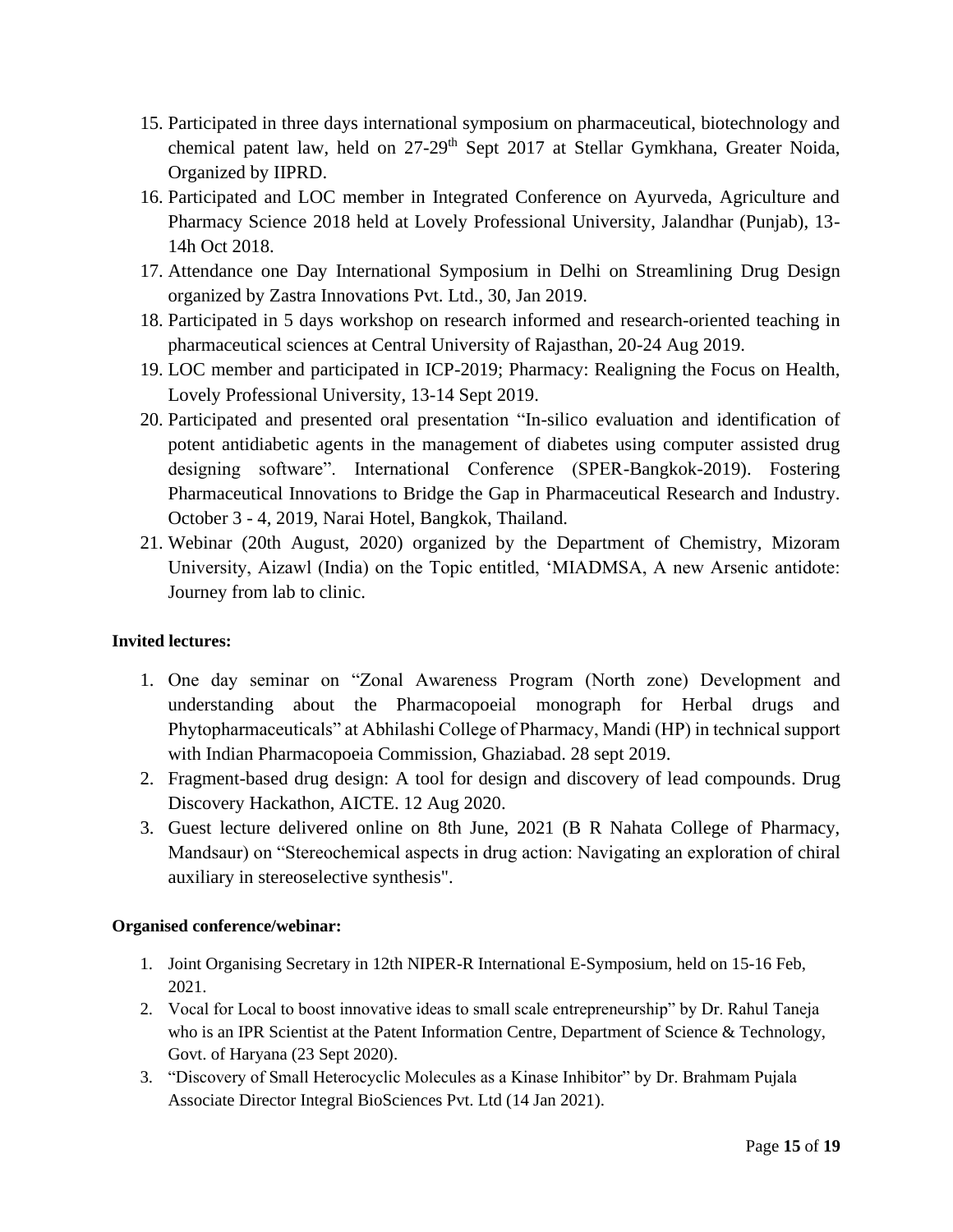- 4. "Smart protein engineering for synthesis of drugs/drug intermediates" by Dr. Pankaj Soni
- 5. Senior Research Advisor, Pfizer, USA on 8th Feb 2021.
- 6. One Day International Webinar on "Chromatographic methods for Purification and Analysis of Pharmaceutical Products" 22 Aug 2021

#### **Teaching:**

- Organic Chemistry
- Analytical Chemistry
- Medicinal Chemistry
- Spectroscopy
- Advanced Organic Chemistry
- Advanced Analytical Chemistry
- Research Methodology
- Logic inorganic Synthesis
- Basics of Drug Action
- Carbohydrate Chemistry
- Peptide Chemistry

#### **Current Funding Description:**

#### **Completed Projects:**

1. Project Title: "Design, synthesis, and evaluation of novel heterocyclic scaffolds as potential antidiabetic agents targeted to PPARα/γ dual agonist Duration: 3 Years (From Oct 2015 to Oct 2018)

Total Budget: 25.77 Lakhs Project Number: SB/FT/CS-204/2014 Funding Agency: SERB-DST, New Delhi

#### **PhD Thesis supervised (Lovely Professional University):**

| S.No.       | <b>Title of Thesis</b>                                                                                                                                                     | Name of the<br>student or<br>scholar | Supervisor/<br>$co-$<br>supervisor | Year of degree<br>awarded |
|-------------|----------------------------------------------------------------------------------------------------------------------------------------------------------------------------|--------------------------------------|------------------------------------|---------------------------|
|             | Design, Synthesis and Evaluation of<br>Novel Heterocyclic Scaffolds as<br>Potential Anti-Diabetic Agents<br>Targeted to PPAR $\alpha/\gamma$ Dual Agonist                  | Paranjeet Kaur                       | Supervisor                         | 2019                      |
| $\mathbf 2$ | Development of Janus Emulsion<br>containing Trigonella foenum-<br>graecum and Zingiber officinale for<br>reducing the pain intensity in<br>primary dysmenorrheal condition | Diksha Puri                          | Co-Supervisor                      | 2019                      |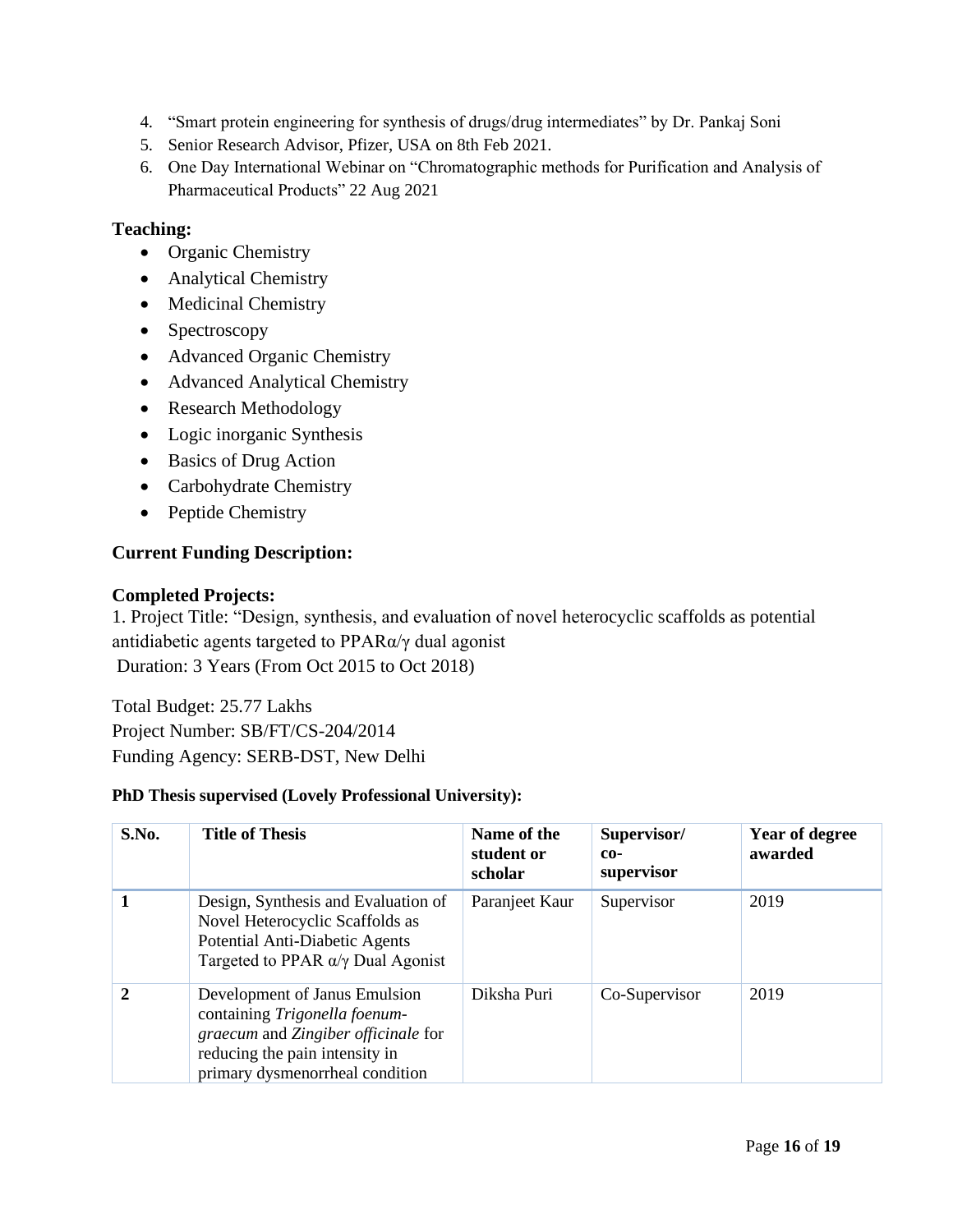## **PhD Thesis under Supervision (NIPER, Raebareli):**

| S.No. | <b>Title of Thesis</b> | Name of the<br>student or<br>scholar | Supervisor/<br>co-<br>supervisor | Year of degree<br>awarded |
|-------|------------------------|--------------------------------------|----------------------------------|---------------------------|
|       | $- - -$                | Sumit Kumar                          | Supervisor                       | Ongoing                   |

## **M. Pharmacy/MS Thesis supervised (Lovely Professional University):**

| S.No.                   | <b>Title of Thesis</b>                                                                                                                | Name of the<br>student or<br>scholar | Supervisor/<br>$co-$<br>supervisor | <b>Year of degree</b><br>awarded |
|-------------------------|---------------------------------------------------------------------------------------------------------------------------------------|--------------------------------------|------------------------------------|----------------------------------|
| $\mathbf{1}$            | Development of asymmetric<br>hydroamination of styrene: Synthesis<br>of chiral amine monodentate and<br>bidentate ligand              | Mohit Chadha                         | Supervisor                         | 2014                             |
| $\overline{2}$          | Design, Synthesis and Evaluation of<br>Novel Non-steroidal Molecules as<br><b>Potential Anti-Prostate Cancer</b><br>Agents            | Paranjeet Kaur                       | Supervisor                         | 2015                             |
| $\overline{\mathbf{3}}$ | Design and Synthesis of Nateglinide<br>Derivative as Potential Antidiabetic<br>Agents                                                 | Zakari Umar<br>Ya'u                  | Supervisor                         | 2017                             |
| $\overline{\mathbf{4}}$ | Formulation and Evaluation of 5-<br>Fluorouracil and Methotrexate Gold<br>Nanoparticles                                               | Paras Famta                          | Co-supervisor                      | 2017                             |
| 5                       | Design, Synthesis and Evaluation of<br>Chalcone Derived Alpha-Amylase<br><b>Inhibitors</b><br>as Potent Antidiabetic Agents           | Roqia Bashary                        | Supervisor                         | 2018                             |
| 6                       | Validation of Brain Targeted<br>Rotenone Induced Parkinson's<br><b>Disease Rat Model</b>                                              | Vishu Verma                          | Co-supervisor                      | 2018                             |
| $\overline{7}$          | Design, synthesis, characterization,<br>stability assessment, and<br>pharmacokinetic evaluation of newer<br>crystal forms of curcumin | Sananda Som                          | Co-supervisor                      | 2018                             |
| 8                       | Design and Development of<br>Multicomponent Solid Forms of<br>Cardiovascular Drug Using Crystal<br>Engineering                        | Bijay Kumar<br>Yadav                 | Supervisor                         | 2019                             |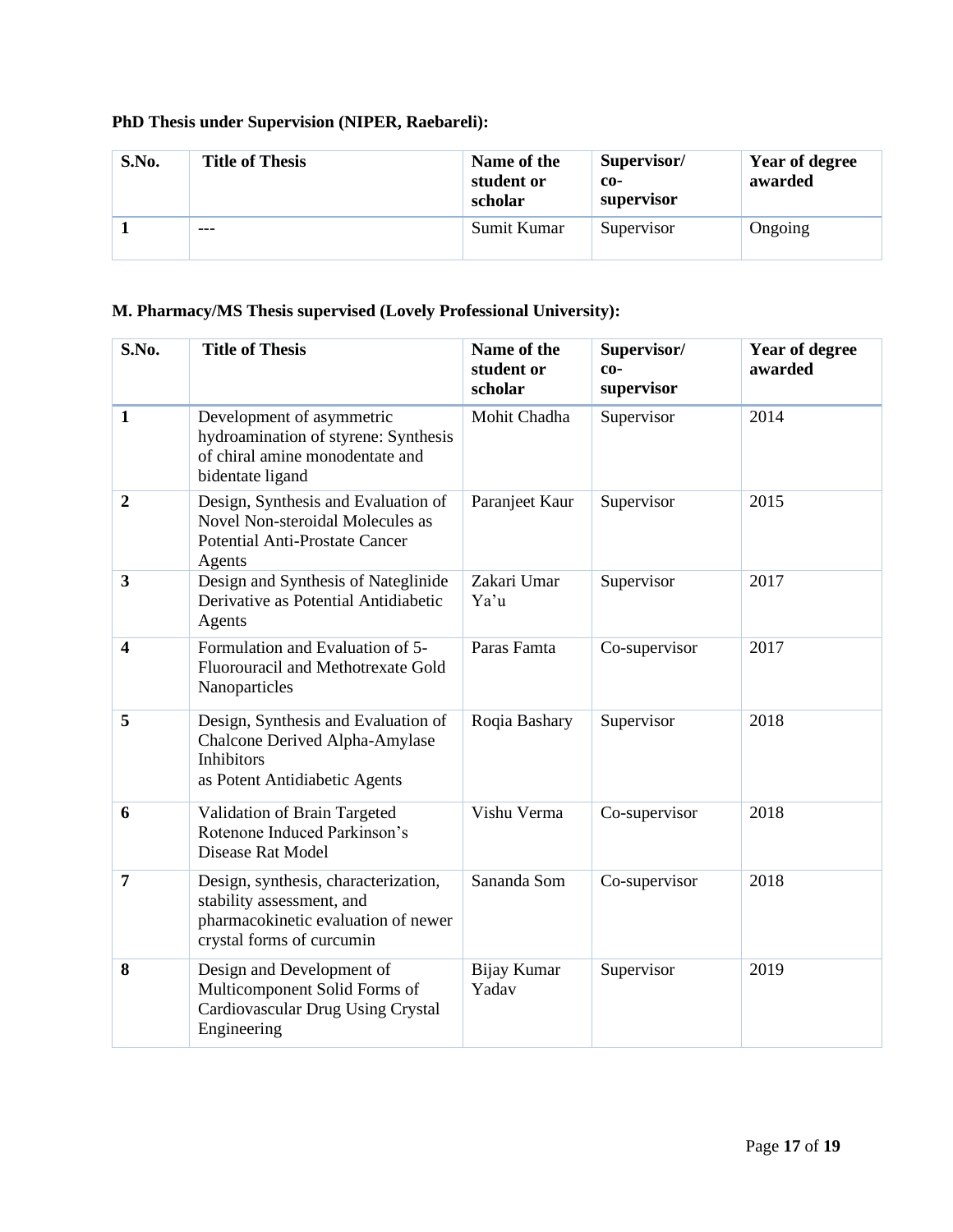| 9  | Development of amino acid based<br>multi-component solid forms of<br>antihypertensive drugs using crystal<br>engineering                                                                                  | Nitin Bhatt                  | Supervisor    | 2019 |
|----|-----------------------------------------------------------------------------------------------------------------------------------------------------------------------------------------------------------|------------------------------|---------------|------|
| 10 | Evaluation of aryl amido derivatives<br>of (S)-amino acids as potential<br>alpha-amylase inhibitor (ZU08) on<br>type 2 diabetes animal model induce<br>by high fat diet and low dose of<br>streptozotocin | <b>Bashir Usman</b>          | Co-Supervisor | 2019 |
| 11 | Synthesis and antimicrobial<br>evaluation of cinnamic acid and 3-<br>phenylpropanoic acid derivatives                                                                                                     | Jessica<br>Oppong-<br>Mensah | Supervisor    | 2019 |

# **M. Pharmacy/MS Thesis supervised (NIPER Raebareli):**

| S.No.                   | <b>Title of Thesis</b>                                                                                                 | Name of the<br>student or<br>scholar | Supervisor/co-<br>supervisor | Year of degree<br>awarded |
|-------------------------|------------------------------------------------------------------------------------------------------------------------|--------------------------------------|------------------------------|---------------------------|
| $\mathbf{1}$            | Design and synthesis of MK2<br>inhibitors for Alzheimer's<br>disease                                                   | Aprajita Srivastava                  | Supervisor                   | 2021                      |
| $\boldsymbol{2}$        | Design and synthesis of ATP<br>synthase inhibitors for the<br>treatment of Tuberculosis                                | <b>KM</b> Divita                     | Supervisor                   | 2021                      |
| $\overline{\mathbf{3}}$ | Design and exploration of<br>senolytics in the treatment of<br>Alzheimer's disease                                     | Pawge Girija Ganesh                  | Supervisor                   | 2021                      |
| 4                       | Design and synthesis of the<br>enoyl-acyl carrier protein<br>reductase inhibitors for the<br>treatment of Tuberculosis | Medara Akhil Babu                    | Supervisor                   | 2021                      |
| 5                       | Design and exploration of<br>PPAR gamma agonist in the<br>management of Alzheimer's<br>disease                         | Mohit Kumar                          | Supervisor                   | 2021                      |
| 6                       | Design and synthesis of MK2<br>inhibitors for the management<br>of Airway inflammation                                 | Rajkamal                             | Supervisor                   | 2021                      |
| $\overline{7}$          | Design and synthesis of $\beta$ -<br>secretase (BACE1) inhibitors<br>for the management of<br>Alzheimer's disease      | Patel Smith Jitendra                 | Supervisor                   | 2021                      |
| 8                       | $---$                                                                                                                  | Amol Tarachand<br>Mahajan            | Supervisor                   | Ongoing                   |
| 9                       | $- - -$                                                                                                                | Madhur Jain                          | Supervisor                   | Ongoing                   |